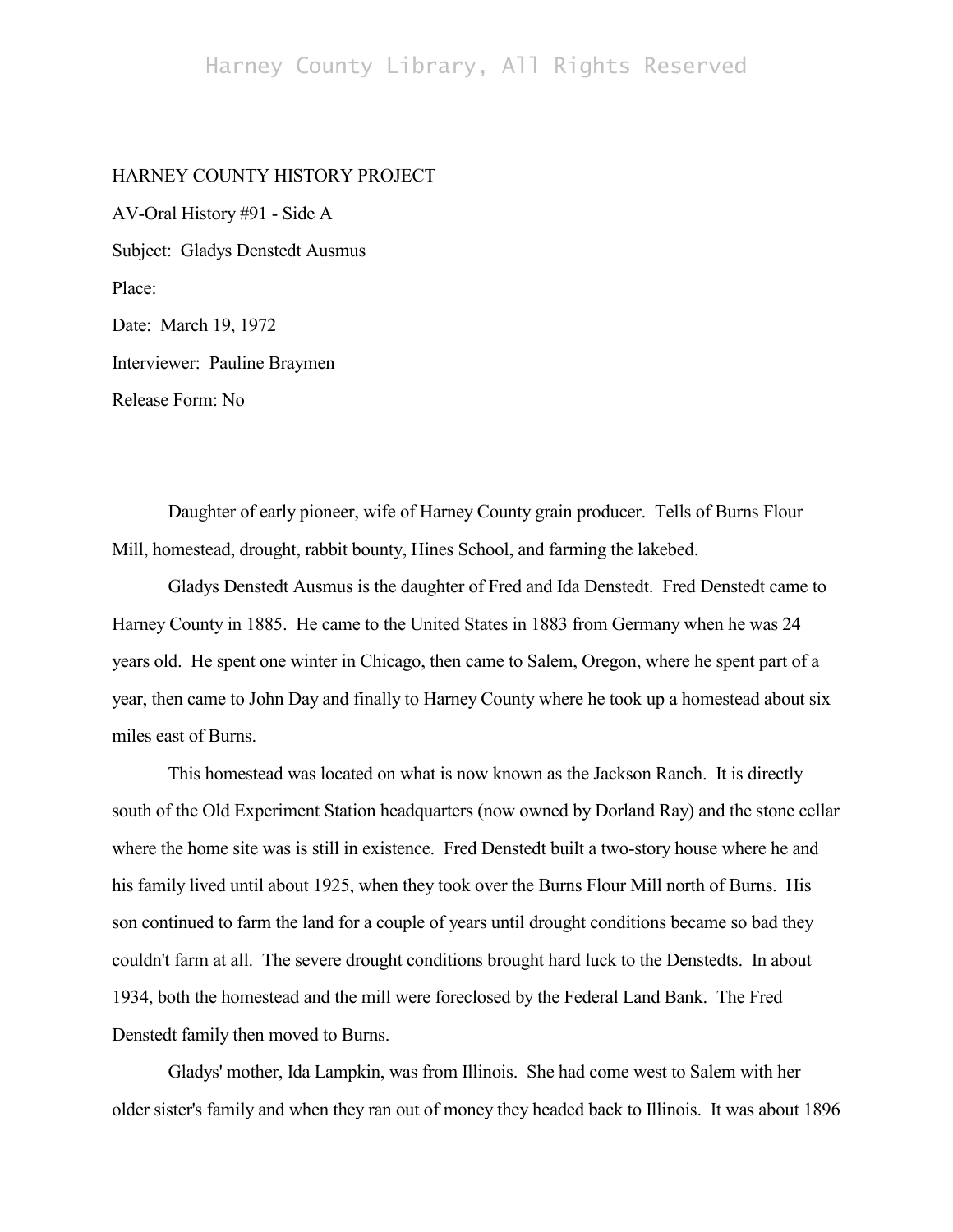when they came through Harney County and Ida decided to stay here and work. She met Fred Denstedt and they were married in 1897, at the home of "Grandma and Grandpa" McMurphy whose home was in the Sagehen Hill area. (The place is still there ... the Hal McUne place.)

All five of the Denstedt children were born at the homestead. They were Charles, Gladys, Walter, Teddy and Leslie. Teddy died when he was about nine years old. Gladys and Leslie are the remaining family living now. Gladys was born in 1902.

The Denstedt children went to grade school at Rye Grass School on Rye Grass Lane, and to high school in Burns. Some of the Rye Grass school teaches were Alice and Lois Sweek, Mrs. Hurlburt (A. A. Hurlburt's mother), Laura Dawson, a fellow named Stewart and a Mr. Taylor.

Mr. Taylor was a favorite teacher. He liked to read and recite to the children. Their favorite piece was, "When He Set the Old Blue Hen," and they asked him to recite this over and over.

In about 1925, Fred Denstedt and his son Charles took over operation of the Burns Flour Milling Company. The mill was located on the Silvies River just above the present Indian Village. The mill had been operated by a company comprised of Burns Businessmen, and a fellow by the name of Sturtevant showed the Denstedts how to run it. They used all locally grown grain and were able to process all the grain local producers brought in to them.

The flower was electrically bleached. "It was chemically bleached until my dad got a hold of it. Then he changed to electricity bleached because they said chemicals wasn't the best thing to have, so they bought the equipment and made it electrical. They made their own electricity from the water power," Gladys says.

Gladys has one of the flour sacks that was used by the Denstedts. It says on it:

"Burns Roller Mills Our Best Flour The Denstedt Flour Milling Co. Burns, Oregon Noon Bag Co.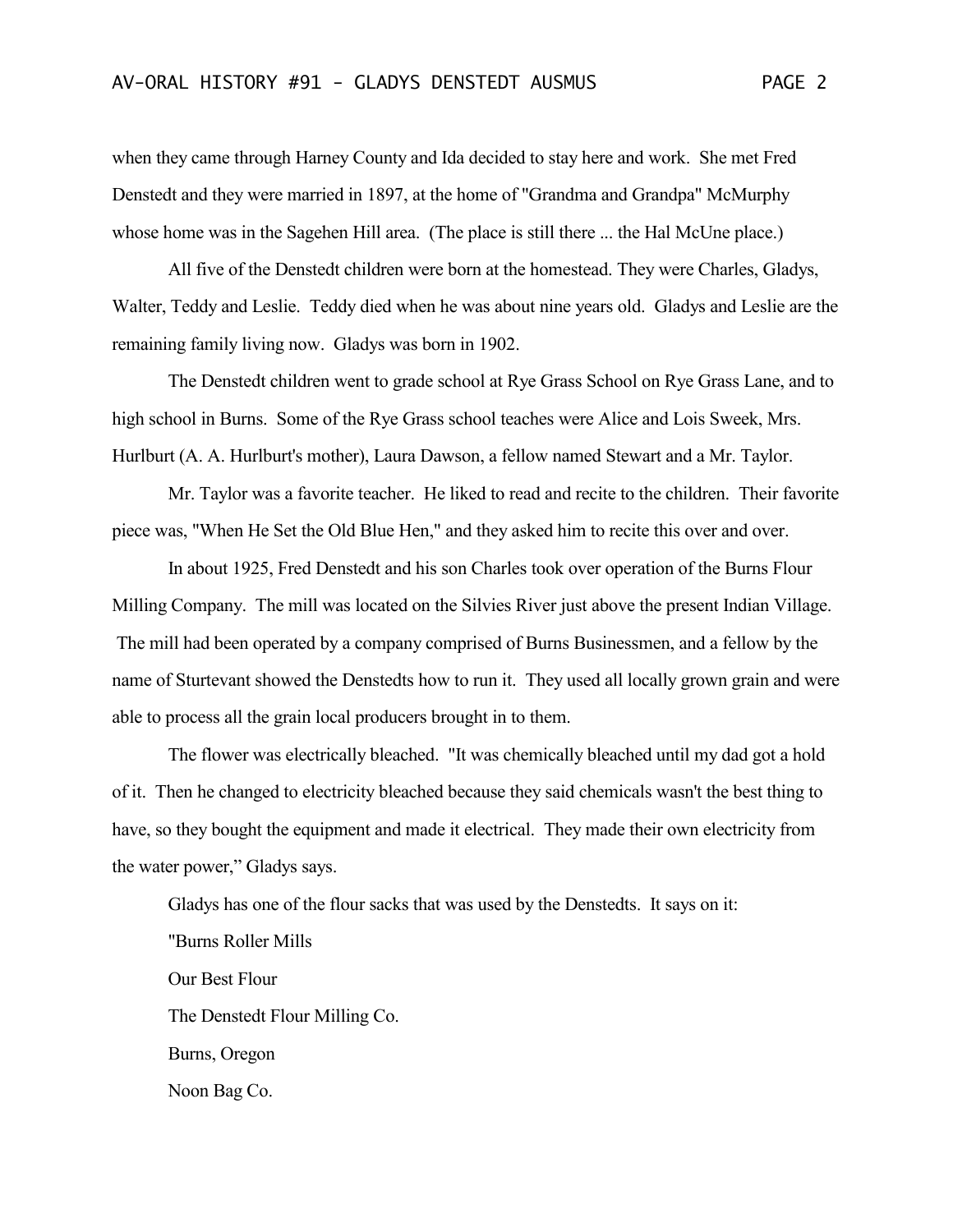Electrically Bleached

24 1/2 lbs. when packed."

They had 50-pound sacks too.

People used to swim in the millpond and there was a diving board just above the dam. In the winter the pond was a place to ice skate and several youngsters drowned at various times when they broke through the ice while skating.

People in the community used to cut ice at the millpond in the winter and store it in the icehouse, packed in sawdust, for use in the summer.

There was an apple orchard at the mill and some of the trees are still growing there today. The mill was disposed of about 1934 and later burned down.

Gladys recalls the time the French Hotel and Livery Stable burned up. The hired man came riding home from town with the exciting news of the fire. The Denstedts could see the flames and smoke from their homestead home east of Burns. "Oh, it's a great tragedy ... there's lots of lives been lost," the hired man said. The Denstedts became very concerned. "Yes, it burned up all those bed bugs," the hired man explained.

Gladys tells that she was 18 or 19 years old before she ever rode in an automobile.

She tells about one trip to town her mother and father made in the buggy. As they came up Main Street, someone started up a wood saw in the neighborhood. The terrible screeching and buzzing frightened the horses and they took off at a run up main street, lickety split to the top of the hill at the north end of Burns. As they run out into the sagebrush and rocks (the present Library site), the buggy was upset and Mr. and Mrs. Denstedt were thrown out into the rough ground. They were bruised and banged up considerably.

Fred Denstedt was active in community affairs. He took a concerned interest in the development of the county. He served on the school board for many years. One project that particularly interested him was the establishment of a bounty on jackrabbits. Rabbits were so heavily concentrated in the county that they were destroying crops. Gladys remembers that about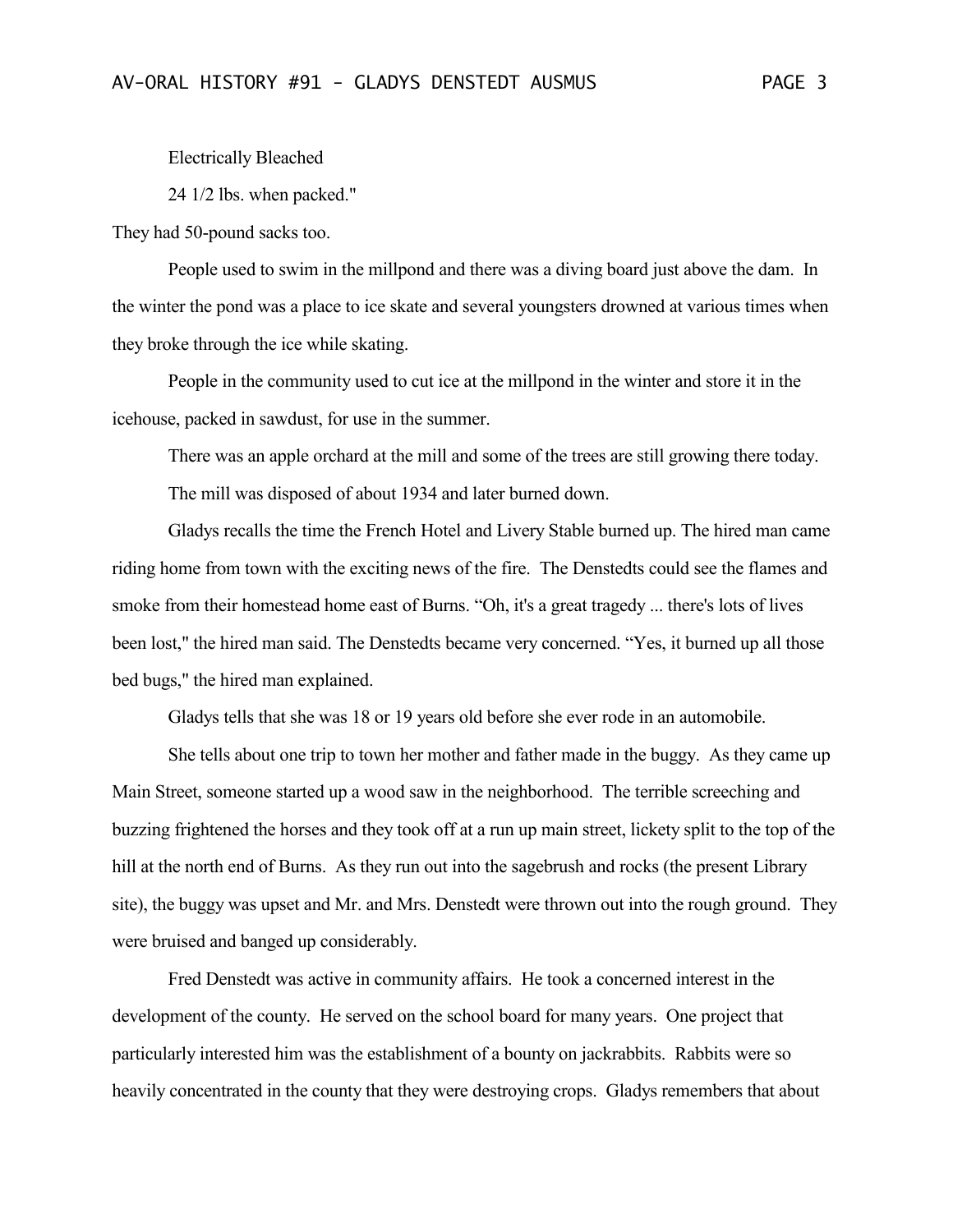all her dad could raise at one time was wild rye grass hay because the rabbits ate everything. The county finally put a bounty of 5 cents a pair of ears on rabbits.

Gladys remembers the storekeeper from Waverly (Saddle Butte area near Crane) driving past their house with two freight wagons full of ears, pulled by a team of six horses. He could take the ears on trade for groceries and supplies at 3 or 4 cents a pair and then haul them into Burns to collect the bounty at a profit. Gladys said her dad never took advantage of the bounty, to her knowledge. He was just glad to see it there as an incentive to others to get rid of the rabbits. She remembers that he fenced his haystacks with a tight wire fence that the rabbits could not get through. Then he would leave an opening at one end so they could get in. Every night the Denstedt children were sent down to the haystack with the dogs and clubs to kill all the rabbits that were trapped in the hay corral.

She recalls a rabbit drive in the area where J. S. Poteet's corrals are located across from the Poison Creek Grange Hall. 20,000 rabbits were killed there during the drive, she recalls.

Gladys remembers that the Indians used to come every summer and camp across the road from their house. She says she used to play with the Indian children. She doesn't know why they camped there, except perhaps, to hunt along the slough.

She remembers that there was a schoolhouse located north of the airport at one time. Annie George was the teacher.

Gladys was the first teacher at the Hines Grade School. When she began teaching the school was located on Sagehen Hill, about 12 miles from Burns. "You know out there where that big hill comes down to the road and there's a gravel pit on top of it ... Well, the schoolhouse was a quarter further west against the side of the hill there." Some of the children were the Stones, the Baker girls, and Chester and Elmer Baker. There were about eleven children in the school. The next year they moved the schoolhouse building into Hines and Gladys was the only teacher for about two months. Then, with the influx of mill worker's children, two more teachers and two more rooms were added. The other teachers were Ida Barber and a Mrs. Case.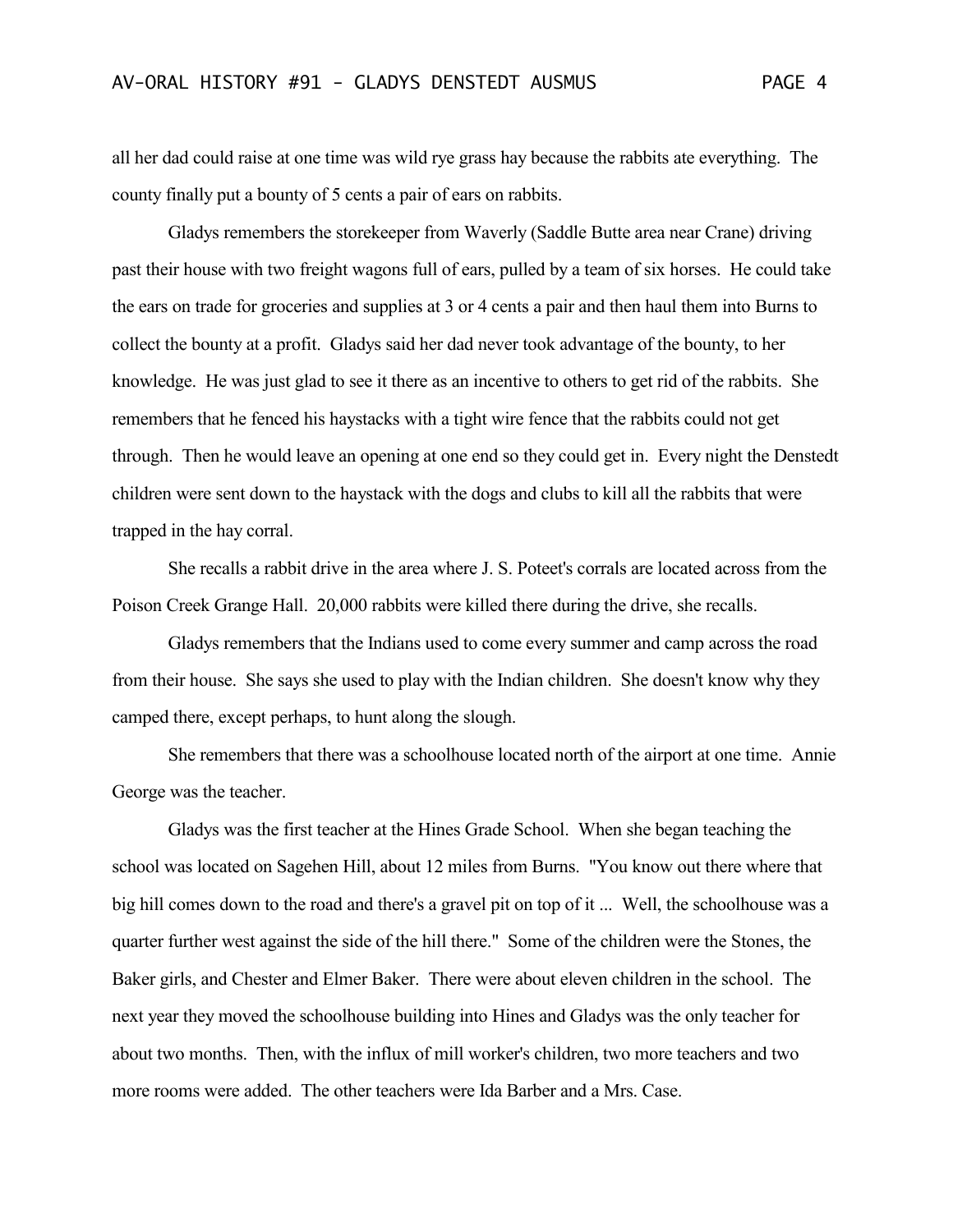The winter of 1929 saw the completion of the new Hines Grade School and the children were moved in after Christmas to start the year of 1930 in the new building (present building). Gladys taught third and fourth grades until school was out in 1930. She had married J. O. (Ormand) Ausmus at Christmas time 1929.

Gladys remembers that most of the houses in Hines were empty the first year the school was open there. The children, at recess and after school, liked to go around and peek into the empty buildings.

When Gladys and Ormand were first married, he was farming property (his father's homestead) along the Malheur Lake at Lawen. The 1930's saw severe drought conditions in Harney County and the Malheur Lake dried up ... it was the first time white man had seen the lake dry. Farmers living around the edge of the lake farmed the lakebed raising oats and rye. They found buffalo heads in the lake at this time.

The Ausmus' first lived in a tent house and later a house was moved down to the lake for them to live in. They lived there until May 1937. Ormand became concerned that the baby would get dust pneumonia. They had three children then, Louise about 7, Margaret about 4, and Donna was just a year old. The dust blew so bad on the lake bed that Gladys covered the crib over to keep the dust off the baby. Sometimes it would blow so hard, you could see only a few feet away, she remembers. They moved to the "Jetley Place," near Burns at this time (Now part of the Henry Ausmus ranch). They didn't farm much on the lake after that, Gladys says. The water started coming back and they did farm the high knolls for a while. This area is now part of the Malheur Bird Refuge.

The Ausmus Brothers, Ormand and Standley, farmed several areas around Burns and bought property at Lawen called the "Verdo" where they farmed several thousand acres of grain and hay for many years. For more information about farming operations see interview material on Henry Ausmus.

Gladys Ausmus still lives at the Verdo, along with her son-in-law and daughter John and